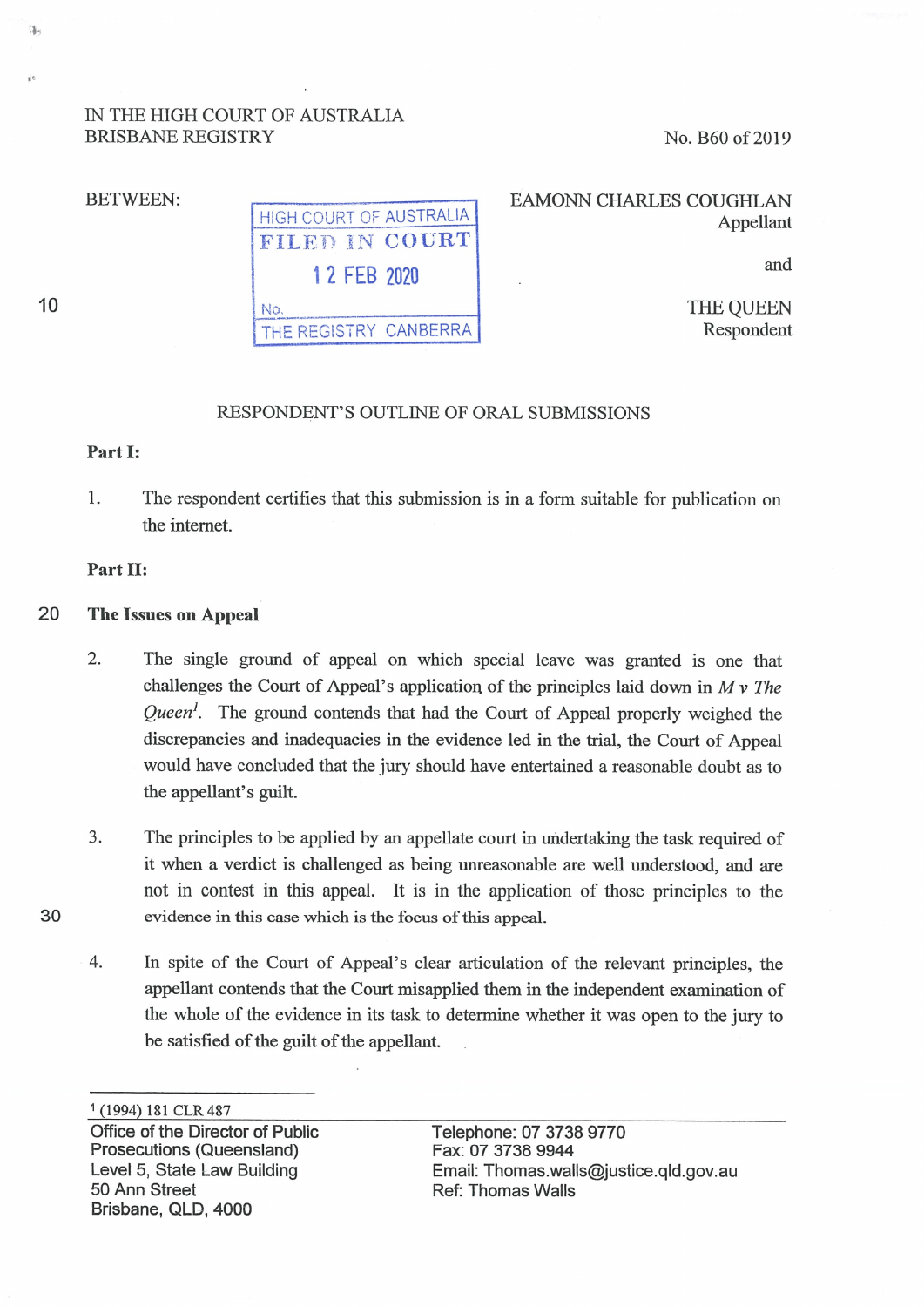#### **The Respondent's Contentions**

- 6. The judgment shows a comprehensive and independent assessment of the whole of the evidence and. a clear appreciation of the appellant's challenges to the reasonableness of the verdicts. Read as a whole, the Court of Appeal's reasons reveal that it approached the assessment of the evidence, first by examining all of the evidence given in the trial, then weighing its reliability and cogency for itself, both generally, but also particularly in light of the specific challenges made to the various aspects of the evidence consistently with the principles laid down in *M* v *The Queen.*
- 10 7. The Court of Appeal's detailed analysis of the evidence was the foundation for the Court's conclusions set out at [389] to [398]. The statements of the factual conclusions of the Court, set out in those paragraphs, are based on the whole of the evidence and the detailed analysis which preceded them.
	- 8. The process of reasoning employed by the appellant misapprehends the nature of this circumstantial case and the process of evaluating and assessing the evidence. When considering a circumstantial case, *all of the circumstances* established by the evidence are to be considered and weighed in deciding whether there is an inference consistent with innocence reasonably open on the evidence *(Shepherd v The Queen*  (1990) 170 CLR 573 at 579 per Dawson J; *Hillier v The Queen* [2007] 228 CLR 618 at [46] to [52]).
	- 9. The appellant contends that the evidence was such that the jury, and the Court of Appeal ought to have entertained a reasonable doubt as to the appellant's guilt. To demonstrate, he identifies various pieces of the circumstantial evidence and seeks to cast doubt on them, viewed individually. The appellant challenges the Court of Appeal's reasoning by looking at those individual aspects of the evidence with an hypercritical lens and assembling a collection of complaints by concentrating on the particular parts of the evidence rather than on the whole case, and similarly on the whole of the Court of Appeal's reasons for judgment.
	- 10. The misapprehension of the task undertaken by the Court of Appeal in its assessment of the whole of the evidence has infected the appellant's process of reasoning in the challenge to the reasonableness of the verdicts.
		- 11. No error has been shown in the conclusion of the Court of Appeal, or the process by which the conclusion was reached, in discharging that Court's function to assess the whole of the evidence to decide whether it was open for the jury to be satisfied of the appellant's guilt.

20

30